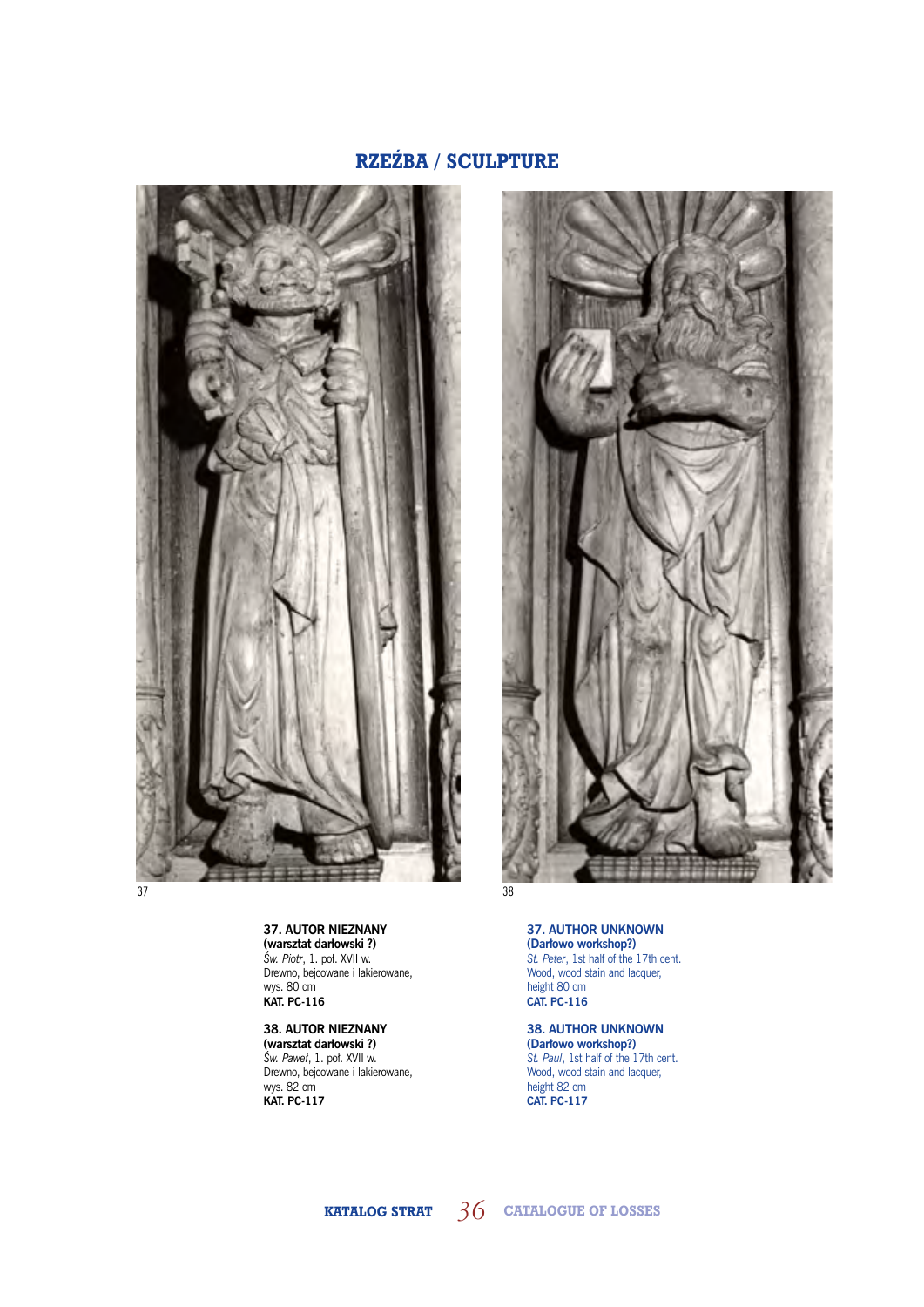



**39. AUTOR NIEZNANY (warsztat darłowski ?)** *Wiara*, 1. poł. XVII w. Drewno, bejcowane i lakierowane, wys. 38 cm **KAT. PC-118**

**40. AUTOR NIEZNANY (warsztat darłowski ?)** *Nadzieja*, 1. poł. XVII w. Drewno, bejcowane i lakierowane, wys. 39 cm **KAT. PC-119**

**39. AUTHOR UNKNOWN** 

**(Darłowo workshop?)** *Faith*, 1st half of the 17th cent. Wood, wood stain and lacquer, height 38 cm **CAT. PC-118**

**40. AUTHOR UNKNOWN (Darłowo workshop?)** *Hope*, 1st half of the 17th cent. Wood, wood stain and lacquer, height 39 cm **CAT. PC-119**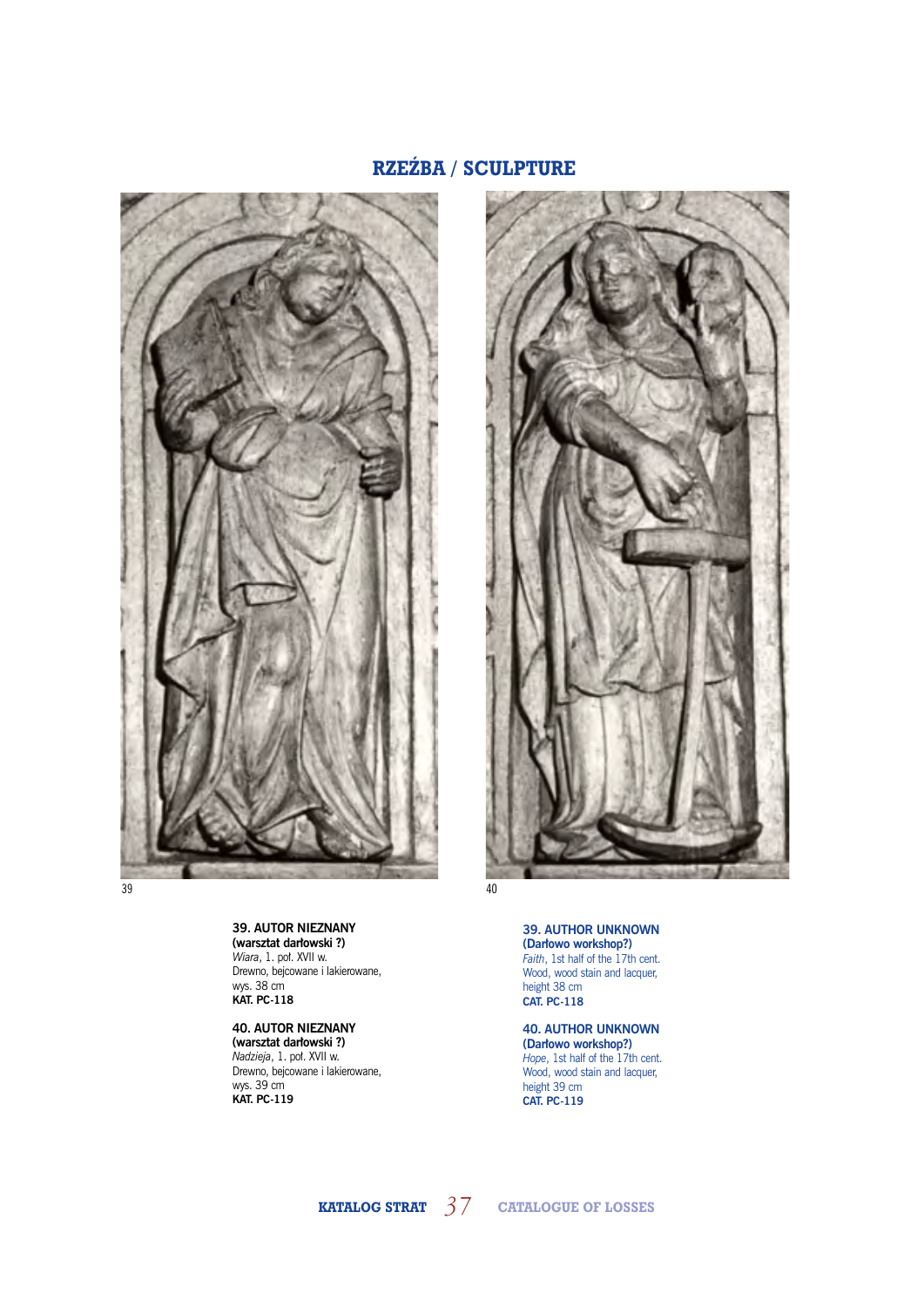







41 42 43 44

**41. WARSZTAT POMORSKI** *Św. Marek Ewangelista*, poł. XVIII w. Drewno, polichromia, złocenia, wys. 54 cm **KAT. PC-1531**

### **42. WARSZTAT POMORSKI**

*Św. Łukasz Ewangelista*, poł. XVIII w. Drewno, polichromia, złocenia, wys. 53 cm **KAT. PC-1532**

### **43. AUTOR NIEZNANY**

*Św. Marcin*, pocz. XVI w. Drewno, polichromia, wys. 64 cm **KAT. PC-1529**

## **44. AUTOR NIEZNANY**

*Bóg Ojciec*, XVIII w. Drewno, polichromia wraz z gruntem zniszczone, wys. 89 cm **KAT. PC-1528**

### **41. POMERANIAN WORKSHOP**

*St. Mark the Evangelist*, mid. 18th cent. Wood, polychrome, gilding height 53 cm **CAT. PC-1531**

#### **42. POMERANIAN WORKSHOP** *St. Luce the Evangelist*, mid. 18th cent.

Wood, polychrome, gilding height 53 cm **CAT. PC-1532**

### **43. AUTHOR UNKNOWN**

*St. Martin*, early 16th cent.(?) Wood, polychrome, height 84 cm **CAT. PC-1529**

## **44. AUTHOR UNKNOWN**

*God the Fatrher*, 18th cent. Wood, polychrome with priming, poor condition, height 89 cm **CAT. PC-1528**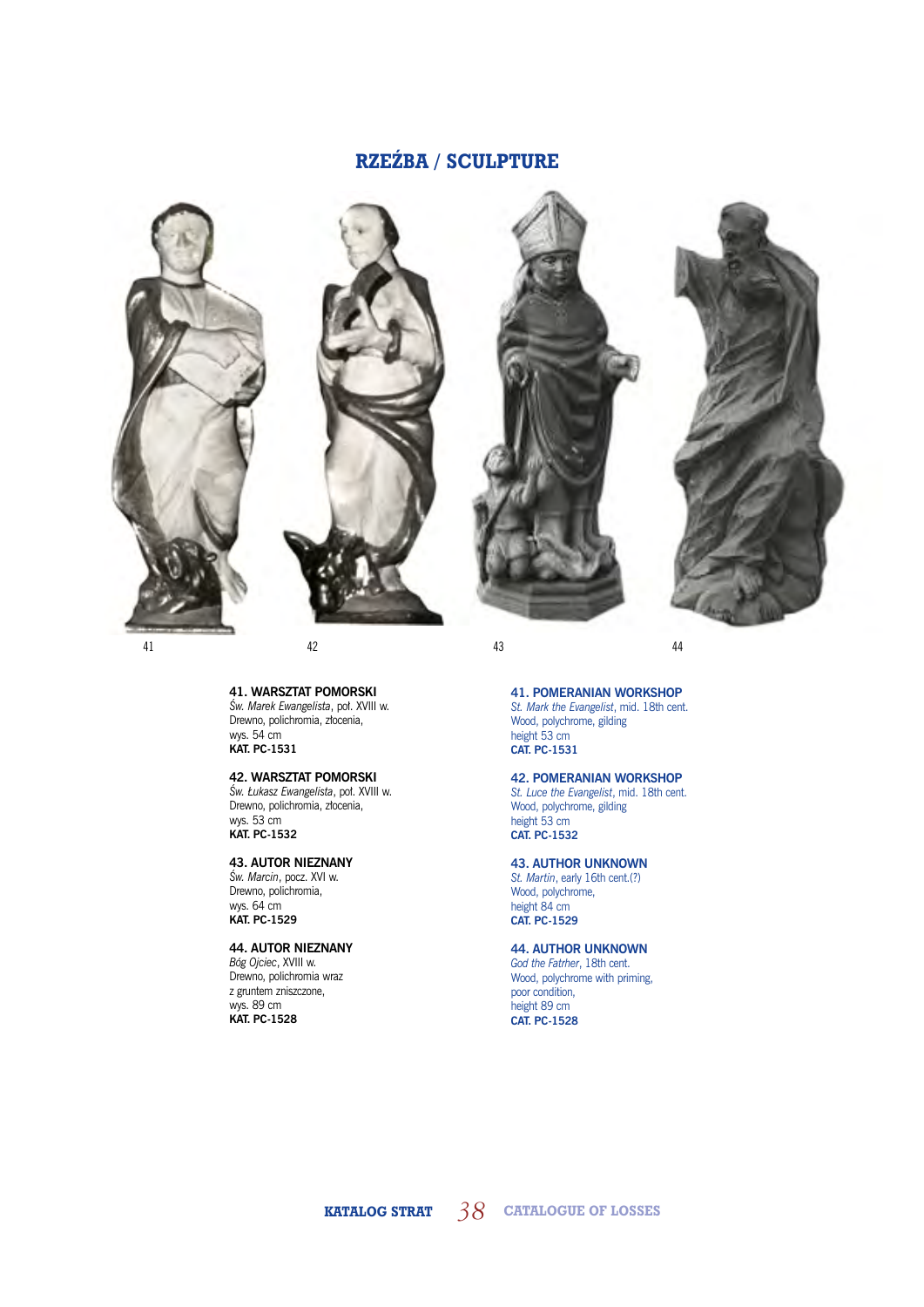





**45. AUTOR NIEZNANY (pracownia północno- -zachodniego Śląska)** *Madonna z Dzieciątkiem*, XVI w. Drewno, polichromia, złocenia, wys. ok. 130 (140) cm **KAT. PC-1530** 

### **46. AUTOR NIEZNANY**

*Święta*, koniec XV w. Drewno, polichromia, złocenia, wys. ok.70 cm **KAT. PC-1523**

#### **47. AUTOR NIEZNANY**

*Św. Katarzyna Aleksandryjska*, koniec XV w. Drewno, polichromia, złocenia, wys. ok.70 cm **KAT. PC-1524**

### **48. AUTOR NIEZNANY warsztat**

**ołtarza ze Złotego Stoku** *Św. Wawrzyniec*, 1370-1380 r. Drewno, polichromia, złocenia, wys. ok. 43 cm **KAT. PC-1514**

## **45. AUTHOR UNKNOWN, (Workshop from North Western Silesia)**

*Madonna and the Child*, 16th cent. Wood, polychrome, gilding height 130 (140) cm **CAT. PC-1530**

### **46. AUTHOR UNKNOWN**

*Female Saint*, late 15th cent. Wood, polychrome, gilding, height c. 70 cm **CAT. PC-1523**

## **47. AUTHOR UNKNOWN**

*St. Catherine of Aleksandria*, late 15th cent. Wood, polychrome, gilding, height c. 70 cm **CAT. PC-1524**

#### **48. AUTHOR UNKNOWN Workshop of the alter from Złoty Stok**

*St. Laurence*, 1370-1380 Wood, polychrome, gilding, height c. 43 cm **CAT. PC-1514**